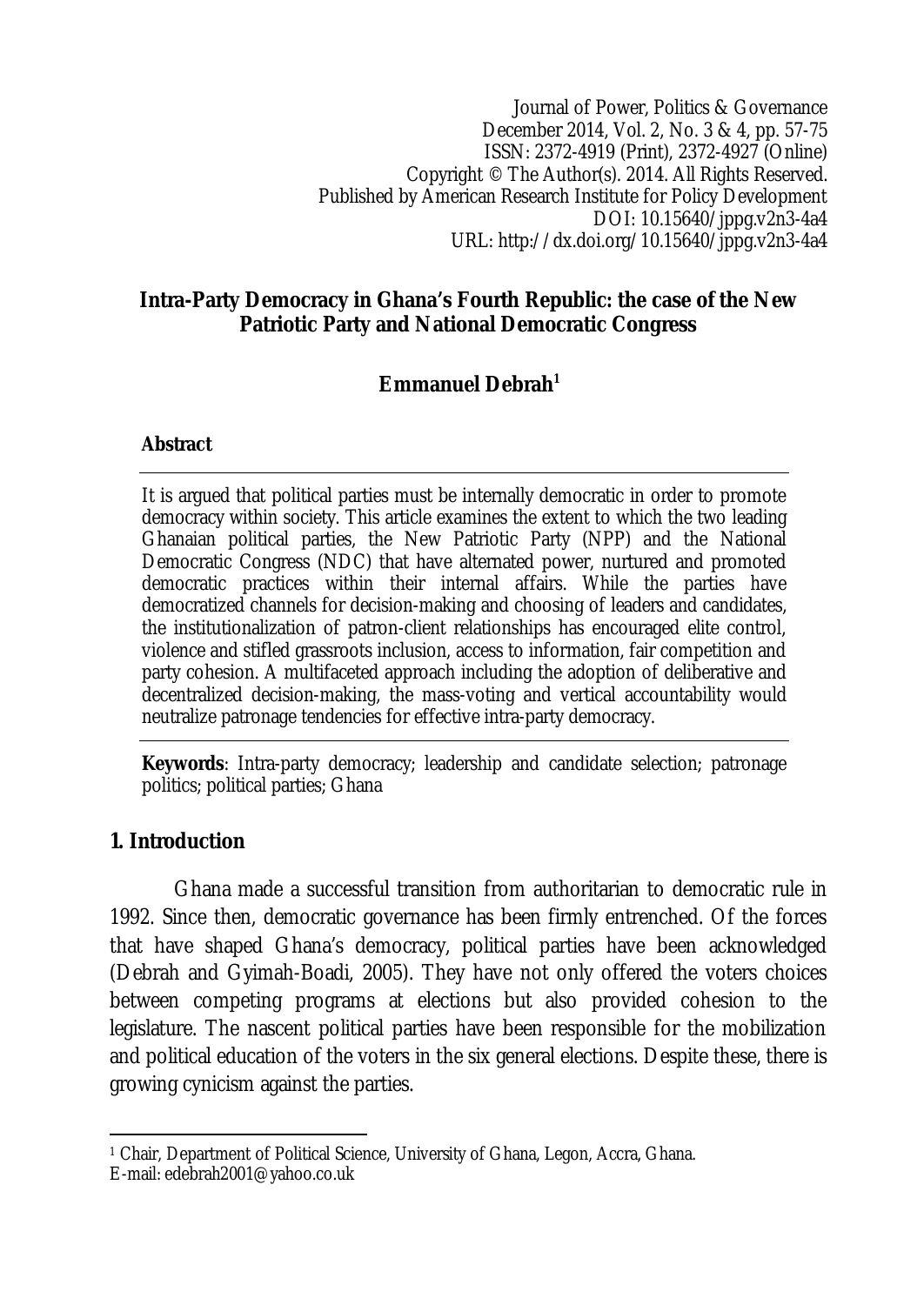Most media reports have alleged that patrimonial practices have been entrenched in the parties' organizations to the extent that they have shaped the course of decision-making. The commentators have argued that the growing incidence of political corruption in the country reflects patronage within the ruling party. Yet, many scholars have exposed the evils of neopatrimonialism and its self-destructive concomitants on the survival of Africa's democracy (Chabal and Daloz 1999; Bratton and Van de Walle 1997). Nugent (2012) and Lindberg (2003) have noted that "big men and small boys" politics and inter-party conflicts could obstruct Ghana's democratic progress. Have these developments overshadowed the emergence of democracy within the parties?

Yet democratic theorists maintain that parties' internal functioning must conform to democratic practices because the quality of democracy in a state mirrors internal behaviour of parties. According to Mainwaring (1999:11), 'the way political parties behave and carry out their activities affect such vital questions as the nature of, and citizens attitude to democracy, the level of accountability and quality of elections in a country.' Hence, since Africa's democratic renaissance, there have been calls for African parties to be internally democratic in order to promote democracy within society (Gyimah-Boadi 2004; Bratton 2012). Despite the prevailing analytical focus on Ghana's democratization, including Lindberg's (2003) empirical work on how legislators ascend to office through patrimonial relations, democratic practices within contemporary Ghanaian parties remain largely unexamined. Indeed, inter-party rather than intra-party democracy has been the subject of many scholarly works on democratization in Ghana.

Against this backdrop, the study analyses the parties' internal democratic dynamics and how it has fostered effective party organization and multiparty politics in Ghana. It argues that patronage practices have constrained democracy within the parties' internal functioning. The pertinent questions that guide the discussion include: What is the nature of selecting leaders, candidates and making decisions in the parties? How have the processes fostered fair competition, cohesion and grassroots involvement in decision-making? To what extent has patronage undermined democracy within the parties? How can these obstacles be addressed in order to consolidate democracy in the parties and Ghana?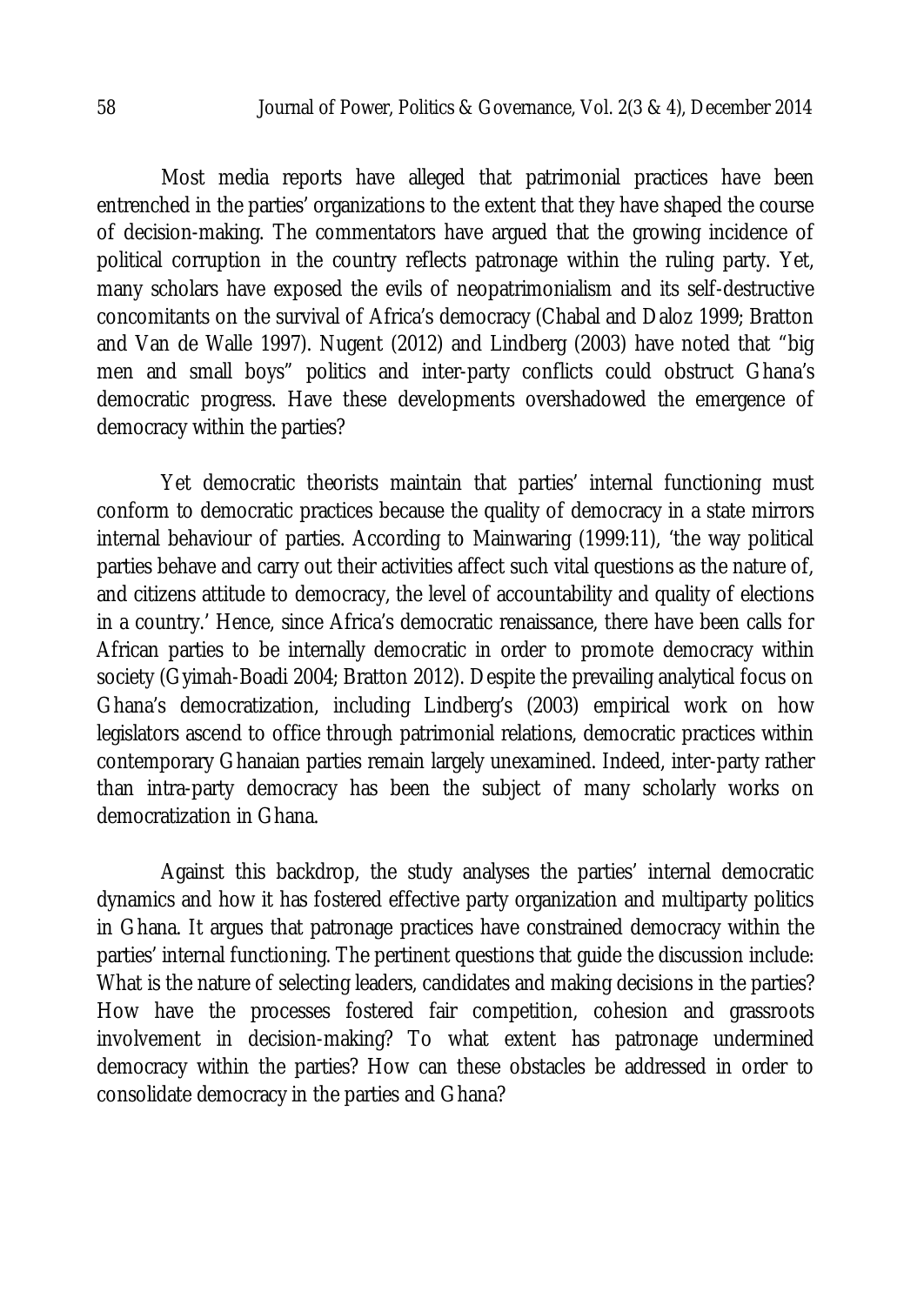## **2. The Methods**

In response to these questions, the opinions of 70 mass respondents were surveyed in three constituencies, one each from Volta, Greater Accra and Ashanti regions to reflect the electoral strongholds of the New Patriotic Party (NPP) and National Democratic Congress (NDC) that have relatively developed structures and alternated power in 2000 and 2008. Volta region lies at the heart of NDC electoral successes and Ashanti region is NPP's electoral support-base. Greater Accra is mixed in demographic and electoral complexion, and the location for the parties' headquarters. Using the random sampling method, Kwadaso, Kpando and Amasaman constituencies in Ashanti, Volta and Greater Accra regions were selected respectively. While 40 of the respondents were ordinary voters randomly selected from the Electoral Commission's list of Registered Voters in the three constituencies, 30 were party executive members comprising 15 each from the NPP and NDC.

In addition, 30 elite groups with experience in the parties' organizational activities comprising 7 senior national and regional executive members and 5 youth activists each of the NPP and NDC, and 6 nonpartisan informants who have made public comments on the parties' performance were purposively selected for face-toface interviews throughout June 2014. The questions for the survey and interviews covered the nature of decision-making and prevalence of patronage in the parties' organizations and their repercussions on internal democracy. These were supplemented with literature review of scholarly opinions on theory and practice of party organization, politics, democracy and patronage politics in Africa.

# **3. Theories on Party Democracy**

The idea that democracy needs strong and sustainable political parties with the capacity to represent citizens and provide policy choices to govern for the public good is not in dispute. Indeed, scholars agree that political parties are essential to the efficient and proper functioning of democracy. They are instrumental for democratizing and consolidating democracy (Diamond and Gunther, 2001; Scarrow, 2005). However, most scholars have contended that political parties' ability to perform these key functions in a polity depends on their organizational efficacy. As a result, the debate on party democracy has centred on internal organizational behaviour.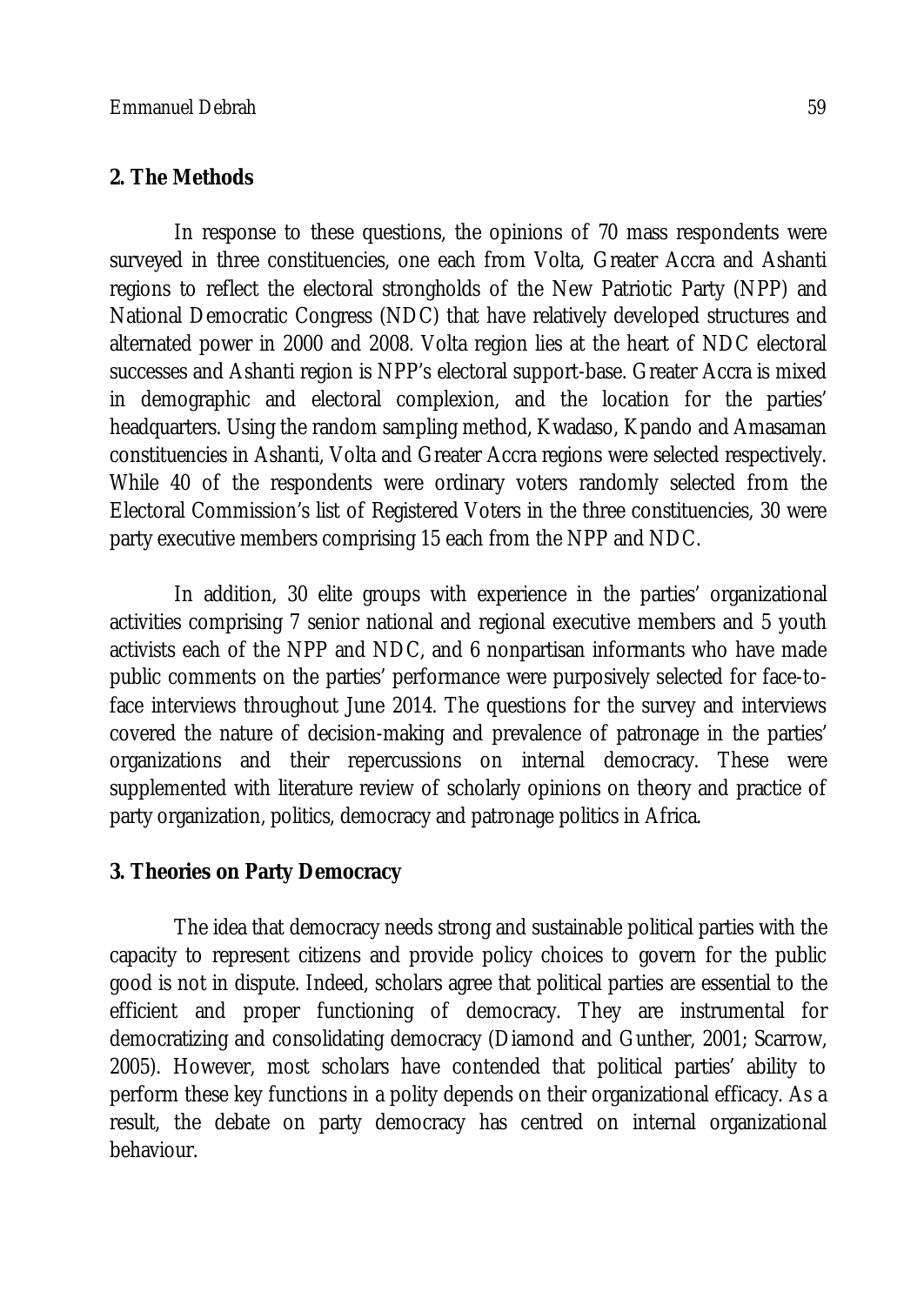For a long time, the dominant argument was that inter-party competition rather than intra-party democracy was what a democracy needed. The argument against intraparty democracy peaked in the immediate post-World War II political reforms in Europe and America when catchall parties replaced mass party organizations. Unlike the mass party that placed the control of party organization in the hands of the members, the catchall party moved power to the leaders and reduced the influence of the individual party members (Kirchheimer, 1966; Katz and Mair, 2002). This was justified by the claim that centralization of power in the party leadership was necessary for electoral efficiency. The proponents contended that electoral victory in modern politics largely depends on how well a party is able to check the extreme attitudes of its activists. For instance, May (1973) cautioned that parties that listen to their activists tend to adopt extreme policy positions which can precipitate electoral defeats. Although May's claim was challenged on grounds that party elites are as extreme as the activists.

Duverger (1978) further observed that in contemporary party organizations where party leaders have assumed the role of financiers, there is a high tendency for the leadership to exercise untrammelled power over the party apparatus without resistance from the ordinary members. For instance, in post-Cold War politics in Africa, decision-making in party organizations have been concentrated in the hands of the leadership of the party in public office rather than the ordinary party members (Carty, 2004). Similarly, since post-World War II electoral reforms in Europe, ordinary party members have gone from being the very substance of the parties to being historical relics (Duverger, 1978; Kirchheimer, 1966). Furthermore, advocates of the policy determination model have argued that the emergence of leadershipdominated parties such as parties of notables or cadres have led to the exclusion of ordinary members from the parties' agenda-setting process. For instance, Scarrow (2005) observed that only party leaders have the ultimate power to give direction and formulate party programs. In addition, Mair (2006) has noted that in postdemocratization politics of emerging democracies, civil society groups have shaped public policies of parties in government more than the party delegate conferences. The sceptics of intra-party democracy have further cautioned that too much democratization could dilute the power of party leaders and obstruct their vision about the party's electoral promises. For instance, Scarrow (2005) asserted that inclusive candidate selection procedures could potentially weaken the cohesiveness of legislative parties because national party leaders could lose the power to deny the renomination or re-election of candidates to scoundrel party members.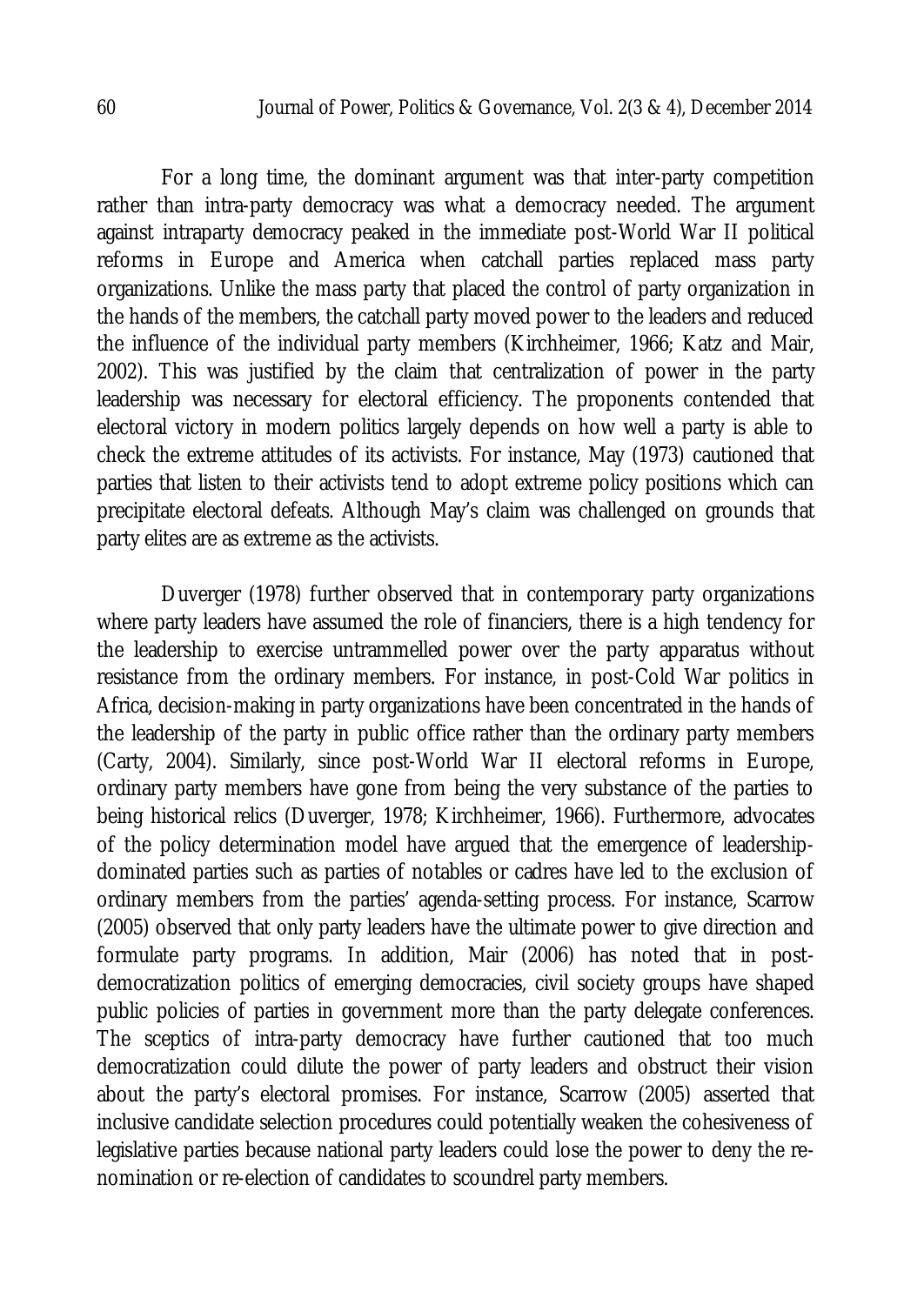For instance, May (1973) cautioned that parties that listen to their activists tend to adopt extreme policy positions, which can precipitate electoral defeat even though his claim has been challenged on grounds that party elites are as extreme as the activists.

In recent time, some Africanist scholars have argued that post-colonial African politics, which is largely steeped in patrimonial relationships, poses a grave threat to the institutionalization of democracy within parties. Indeed, many scholars have indicated that patrimonialism – a form of political order based on the personal authority of an individual ruler is antithetical to democratic politics (Thomson 2010; Clapham 2003). According to Bratton (2012), the term neo-patrimonialism refers to a hybrid mode of rule in which informal political ties and exchanges suffuse the management of a state. He notes that in a neo-patrimonial system, the leader and his agents exercise authority mainly through personal whim and material incentive rather than through ideology or the rule of law. The distinction between private and public interests is purposely blurred, and officials occupy positions less to deliver public goods and services than to acquire personal wealth and status (Chabol and Daloz 1999; Lindberg 2003). While neopatrimonialism applies to personal rule, its features permeate the internal behaviours of African political parties to the extent that influential party executives use their offices to distribute positions as patronage among close allies and friends. Clapham (2003) defines patron-clientelism as relations of exchanges between a powerful and the weak. While patrons distribute benefits in the form of security, jobs and money to their clients, the latter, in return offer support and perform important assignments that help legitimize the former's position. The patrons (big men) use their powers to influence decision-making and contests to key party positions. The clients may use their received resources from the patron to build their own patronage empire. This system serves as the lucrative channel for leaders to hold monopoly over formal political activities (Thomson 2010; Clapham 2003).

Notwithstanding attempts to discredit intra-party democracy, including the claim that democracy is not tenable in African parties because of inherent patronage politics, there is much enthusiasm to promote its practice in party organizations. This is because the relative strengths of modern political parties largely depend on their internal democratic practices and the methods they adopt to promote leadership accountability. According to Mainwaring and Scully (1995), one of the fundamental indicators of a fully institutionalized party is its inner-democratic ethos.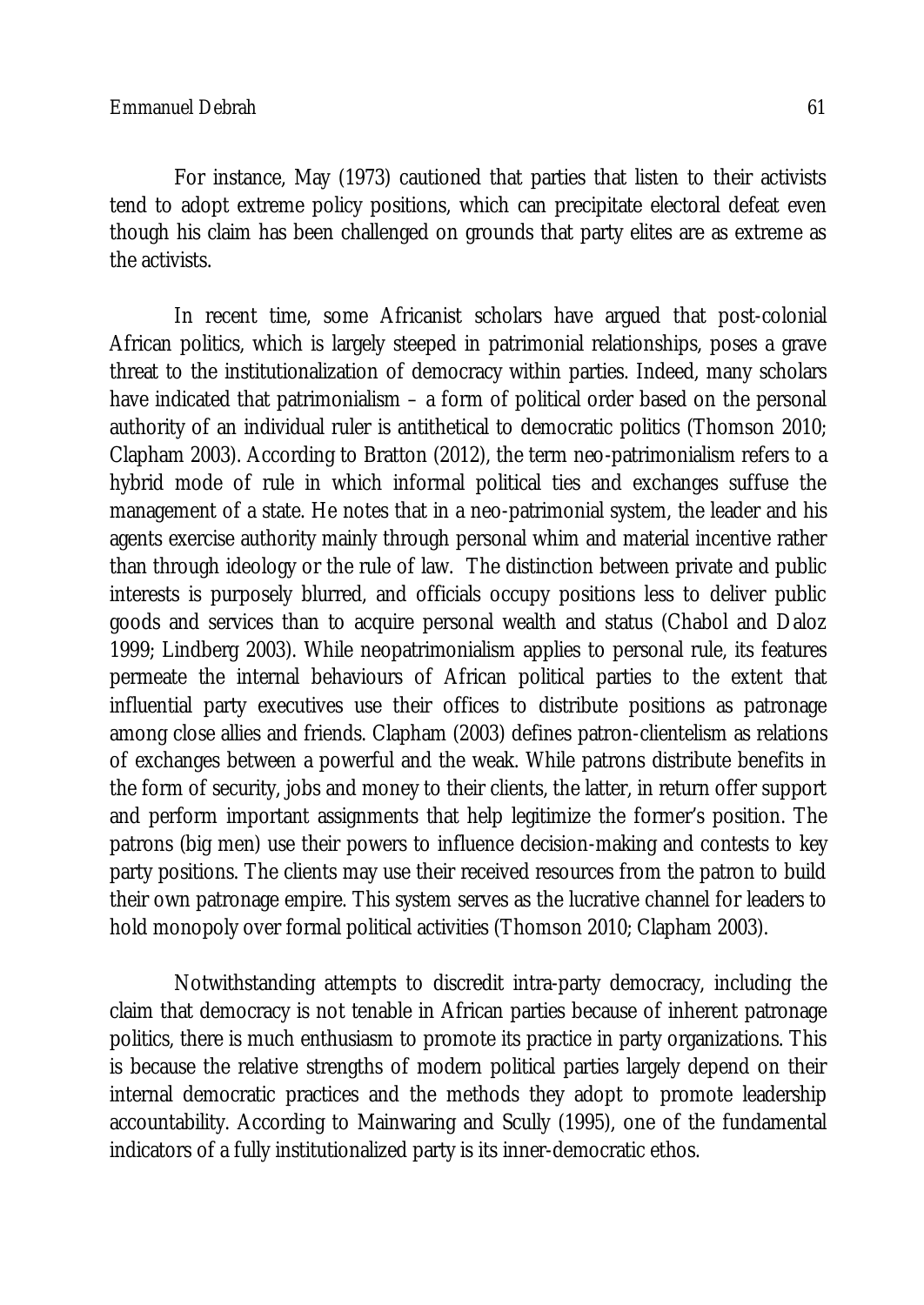They view intra-party democracy as important because it establishes legitimacy for membership control over candidates and leaders, fosters unity, peace, law and order. According to the participatory democracy approach, intra-party democracy affords citizens the opportunity to nurture their political aspirations and ambitions through their regular involvement in their parties' programs.

As citizens make informed decisions and choices within their parties, they develop attitudes and behaviours that foster the building of macro-democracy in the country. In contrast to May's (1973) anti-intra-party democracy view, the political agency model argues that the implementation of inclusive policy-setting procedures in a party would enhance the incumbent's chances of re-election. For instance, Scarrow (2005) has observed that parties that are more inclusive towards their supporters offer voters better choices because they are more likely to be open to new ideas and new personnel, and less likely to concentrate on retaining or enhancing the power of a handful of party leaders. Similarly, advocates of the deliberative model have opined that if parties are the avenues for shaping citizens' policy preferences through public discussions of the pertinent issues, then intra-party debates offer the means of reconciling personal interests with that of the common interest (Thompson, 2008).

Some scholars have argued that in contemporary politics where policymaking takes place within the ruling party rather than in the public, democracy within parties is needed in order to ensure that ordinary party members take active part in the setting of their parties' programs and agenda. They have contended that where party members are involved, they are able to exert costly influence to bias their parties' agenda in favour of their preferred policies (Pettitt, 2012). Similarly, Hazan and Rahat (2010) have observed that democracy within a political party is extremely essential and a possibility because it fosters competition among political aspirants and dissipates oligopolistic tendencies among the party elite. Indeed, a significant feature of post-Cold War party politics of most consolidated democracies such as Britain and United States is the fading away of leadership-dominated and clientelist parties. As a result, parties with low levels of inclusiveness in the decision-making processes as in the case of "leaders-dominated", "notables" and "cadre" parties and those that promote patron-client relations have become less attractive to politicians (Pedersen, 2010).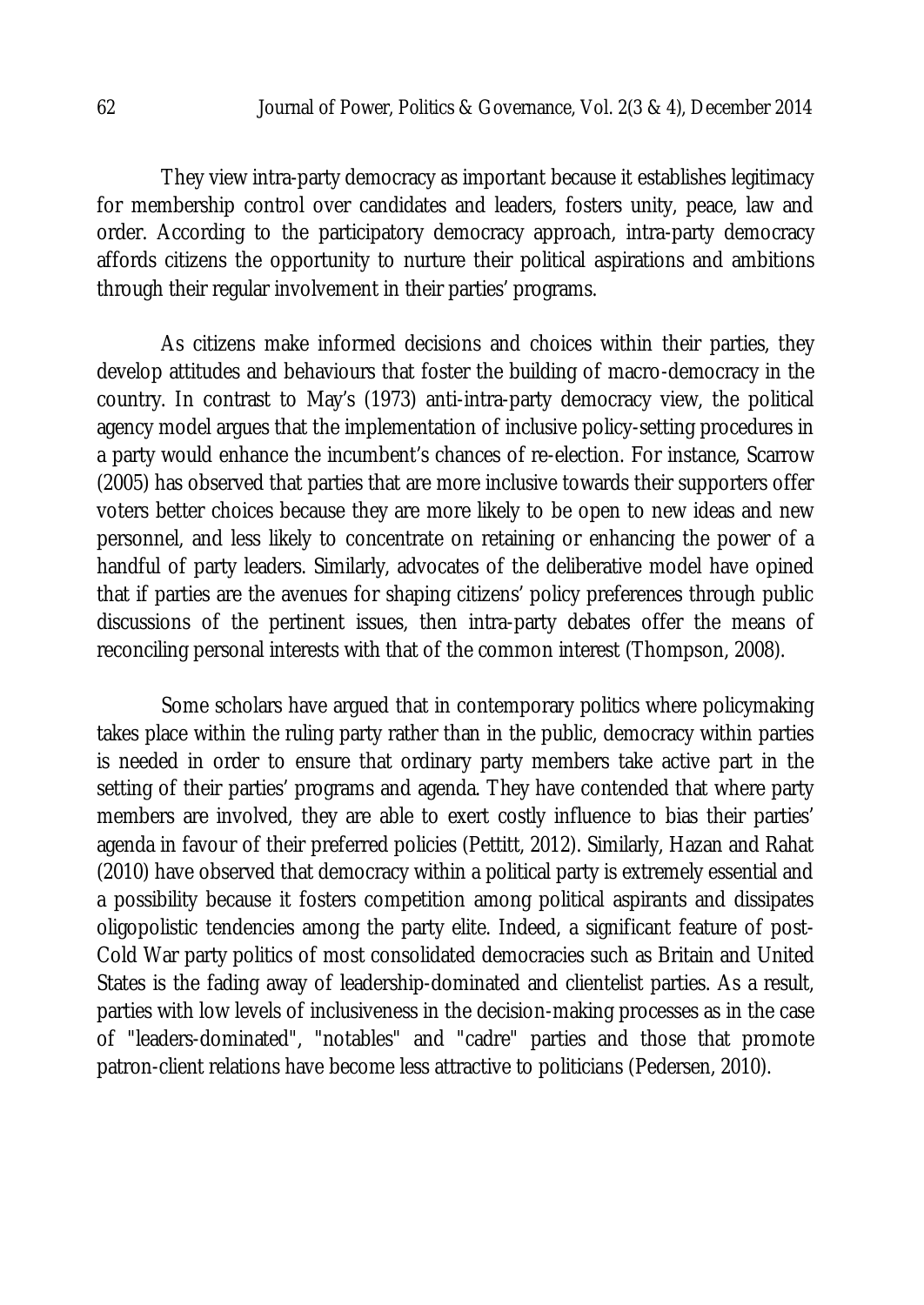# **4. Choosing Leaders and Candidates in the NPP and NDC**

In this section I interrogate how the leaders and candidates in the two parties were selected? Did the selection processes foster democratic competition of fairness, tolerance of divergent opinions and grassroots involvement? What role did patronage play in the selection process? Democratic theorists have indicated the conditions for a democratic contest. i) the right of all contestants to gain access to information ii) freedom of organization, movement and campaigns and iii) non-violence choice of leaders (Dahl 1998).

Ranney (1981) has emphasized that the survival of any political party depends on its ability to choose candidates to contest national elections and leaders to manage its internal and external affairs. Selection of candidates and leaders is one of the principal ways a political party engages with its membership and the wider electorate. He noted that the kind of candidate a party chooses largely determines its competitive profile against its competitors during national elections and the loyalty of its members and supporters. How democratic was the process used by the NPP and NDC to choose their candidates and leaders?

According to Bryan and Baer (2005), elections have become the most common mechanism for determining leaders and candidates by modern political parties. The constitutions of the NPP and NDC have legitimized elections as the only means for choosing leaders and nominating candidates to compete in national elections. At every level of the parties' organizations i.e., national, regional and constituency, periodic elections are convoked to fill vacancy positions. While the NPP elects its leaders in every four years to manage the polling station, constituency, regional and national organizations (NPP, 1992), in every two years, the NDC chooses its constituency, regional and national executives (NDC, 2000).

Different models exist for choosing leaders and candidates. The most open and inclusive form of leadership and candidate selection is the direct ballot system where eligible party members pre-select party candidates and leaders through direct elections. In most western democracies, participation is restricted to registered party members. A few of the African parties such as the African National Congress (ANC) of South Africa, the Peoples Democratic Party (PDP) of Nigeria and the Kenyan National Union (KANU) subscribe to the Western model (Salih, 2007).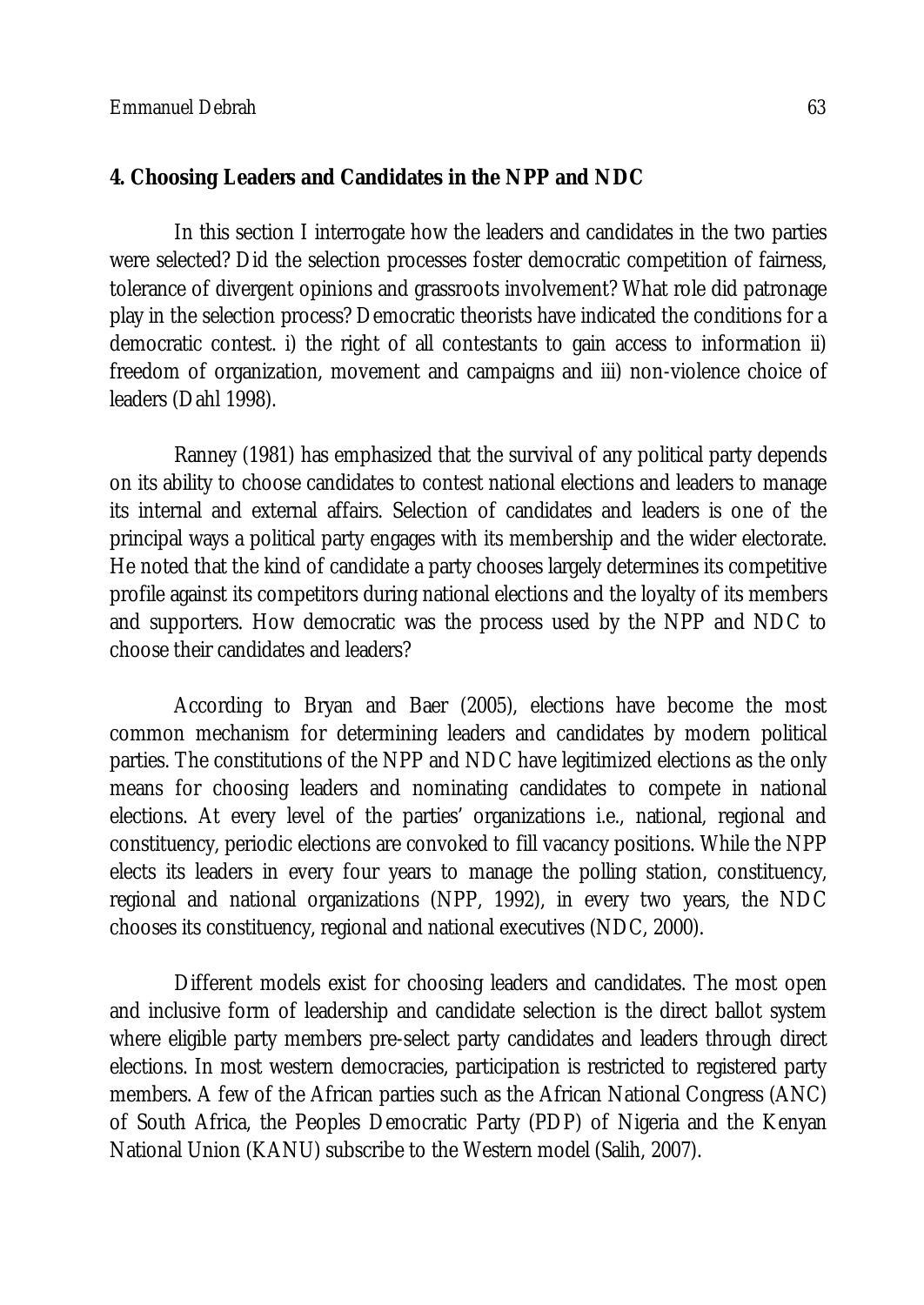The Ghanaian parties follow the registered-membership model of the Western democracies even though the NPP and NDC lack a well-developed membership registration policy. For instance, the Constitution of the NPP (1992:15) stipulates that 'in Polling Station Executive elections, all card-bearing and paid-up members in good standing in the Polling Station Area shall vote'. In the case of the NDC, the registered members within the designated branches were directed to elect all the nine branch executive members at a special branch meeting. Sixty-two percent of the respondents out of which 30 percent and 18 percent were party elite and activists respectively admitted that all the registered members of the parties were encouraged to participate in the election of their leaders even though a few of those eligible actually voted.

Thus, to the extent that the processes for choosing the parties' leaders and candidates involved some of the rank-and-file members, albeit, a small number of them, 41 percent of the survey respondents concluded that the parties practiced democracy in their internal affairs.

Outside the polling station/branch levels, the parties have adopted the Electoral College system to select their leaders. This is a form of party caucus in which representatives from the lower branch/constituency levels meet at the national level to formulate and enact rules to guide the party into the future and elect the leaders and candidates. As in 2002 and 2006, the Constituency Executive Members (CEMs) of the NPP were elected by the Polling Station Executives at a constituency delegates' conference. Also, the RECs were elected by two delegates chosen by the Constituency Delegates' Conference and all the CEC members. At the national level, the NEC was elected by a body, which comprised two delegates from each constituency, members of the National Council, representatives of patrons, founding members and overseas branches, among others. In the case of the presidential candidates, a larger Electoral College which was made up of ten delegates from each constituency, representatives of patrons and founding members in each region, and overseas branches elected the flag-bearer at the National Delegates Conference (interview, NPP Organizer, Accra, June 2014).

Similarly, the NDC adopted the Electoral College method to choose its leaders and presidential candidates. In 2010, the CECs were elected by two delegates from the branches and other political appointees. At the regional level, five delegates chosen from the CEC and a small number of political appointees such as the Ministers and MPs elected the RECs.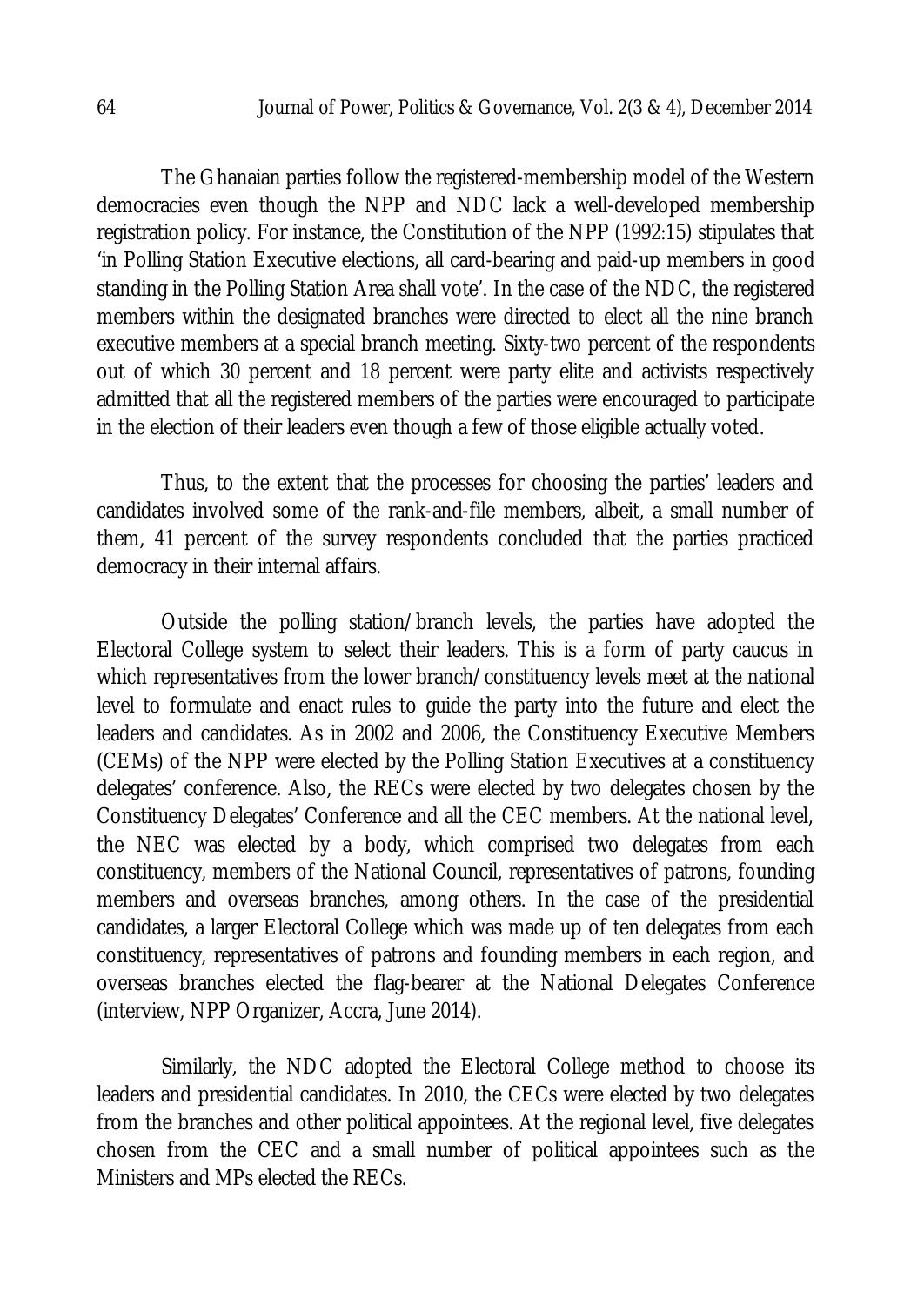The NEC and the presidential candidates of the NDC were respectively elected by representatives from the constituencies, regions, affiliated organs, regional parliamentary groups and overseas branches (interview, NDC Vice-Chairmen, Accra, June 2004).

Close to half, (43) percent of respondents said that the parties' procedures for choosing leaders and candidates evinced some degree of fairness and competition. Vacant positions were widely advertised through the parties' internal structures for aspirants to file their nominations to contest the elective positions. The elected leaders were given a fairly short period of office in accordance with democratic norms. The parties' constitutions articulated the rules and procedures for delegates to the parties' congresses/conferences to 'scrutinize' the contestants.

Even incumbent candidates faced strict scrutiny from the parties' scrutinizers. Hence, a majority of respondents (67) percent, of which 18 percent and 21 percent claimed to be ordinary members of the NPP and NDC respectively, corroborated the views of 2 party elite that 'incumbents did not have advantage over new entrants in the vetting processes' (interview, NPP and NDC Organizers, Accra, June 2004). The transparent and objective manner in which the vetting proceeded ensured that even party stalwarts such as Kwame Mpianin who failed the test was disqualified by the NPP scrutinizers in 1996 (interview, NPP Chairman, Kpamdo, June 2004).

At all levels, the elections of the NPP and NDC leaders and candidates were supervised by the Electoral Commission (EC) so as to promote fair contest. Many scholars regard consultation as an essential element of representative democracy (Dahl 1998). It is therefore imperative that delegates to party national congresses and primaries seek grassroots opinions and perspective on the critical issues to be determined (Scarrow 2005). Forty-three percent of respondents indicated that the delegates who formed the electoral colleges to elect the leaders and candidates held consultations with their constituents to obtain their consent on the preferred choice of the candidates. The same number of interviewees of which half (21) percent were party executives and activists indicated that the voting decisions of the delegates in each of the elections reflected grassroots voting decisions.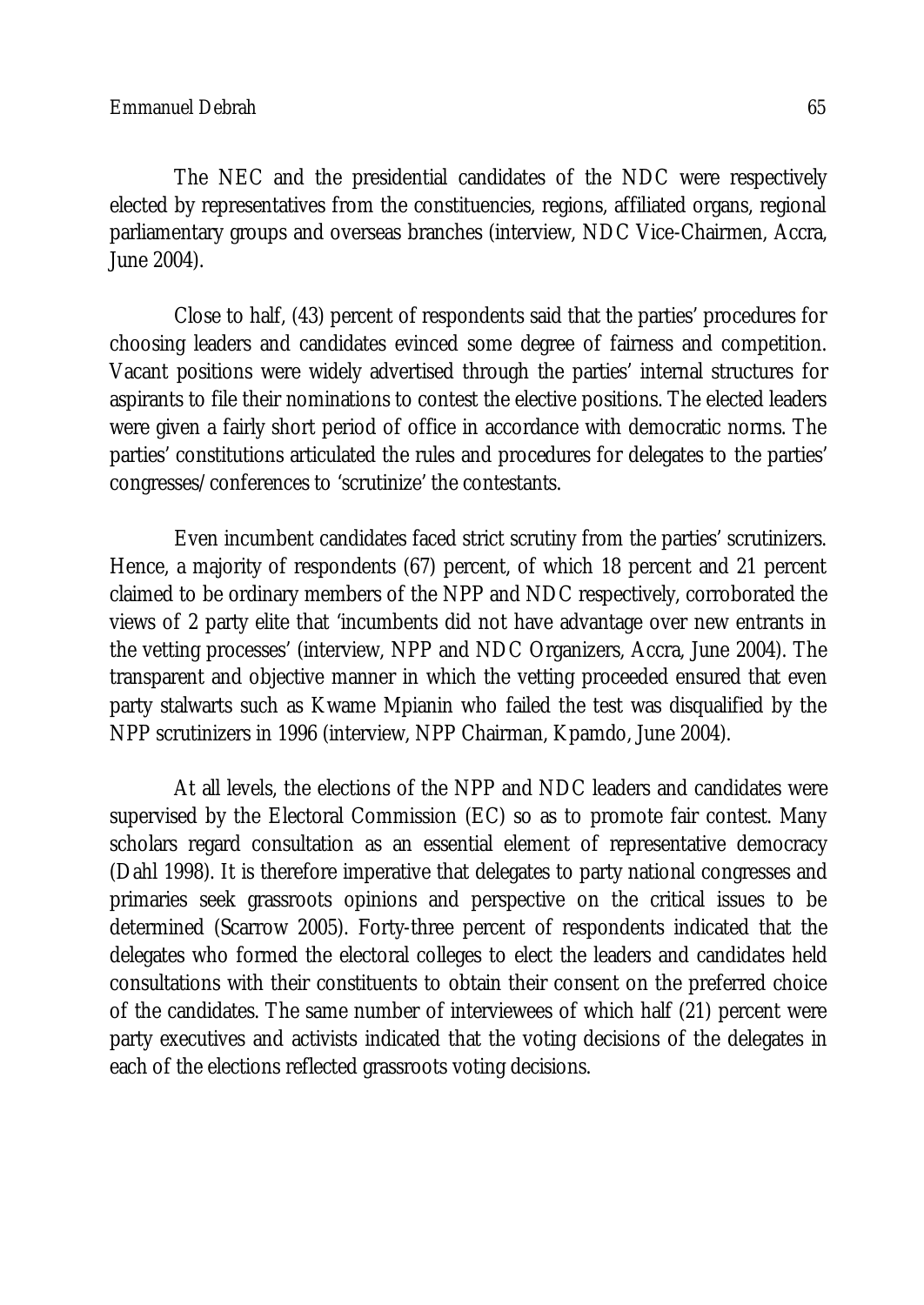Despite these observations, majority interviewees (67) percent expressed disappointment about the quality of democracy that has emerged within the parties. Similarly, some of the interviewees bemoaned the facade of democracy within the parties. For instance, while the parties have resorted to the use of elections to choose their leaders and candidates, 'they were only significant for their cosmetic purposes' (interview, Mary Boateng, Kwadaso, June 2004). This is because 73 percent of survey respondents said that 'embourgeoisement' tendencies have manifested themselves in the corridors of the parties through internal manipulations and violence, thereby alienating the rank-and-file.

The procedures for selecting the parties' leaders and candidates were far from being democratic because the members' rights to choose their leaders and candidates were carefully circumvented.

A majority opinion, 76 percent of which 54 percent were ordinary voters) as against 24 percent party executives/activists indicated that the parties' delegates were supposed to be elected by the entire membership of the parties at the sub-national levels. In practice, however, a large number of the delegates were handpicked by the parties' operatives based on their loyalty to the elite. For instance, 71 percent noted that, the use of cooptation by the NDC allowed a number of the former political appointees to be appointed delegates. Hence, when asked whether the parties' selection processes were democratic, a majority 68 as against 32 percent of respondents explained that the widespread use of the indirect election system (congresses/conferences) deprived the entire membership of the parties the real opportunity to choose their leaders and candidates.

The delegate system suffered another setback because the congresses/conferences presented a pyramidal structure that ensured that the parties' financiers, founding members and patrons supervised their own elections or favoured candidates to leadership positions (interview, Charles Buah, Accra, June 2004). In order to prevent the popular candidates from being elected, 67 percent said that the parties' executives or some invisible officials enunciated consensus on those who should be elected. Hence, the parties' congresses/conferences gave undue advantage to the elite, who were well-positioned to utilize the selection process to achieve their selfish goals.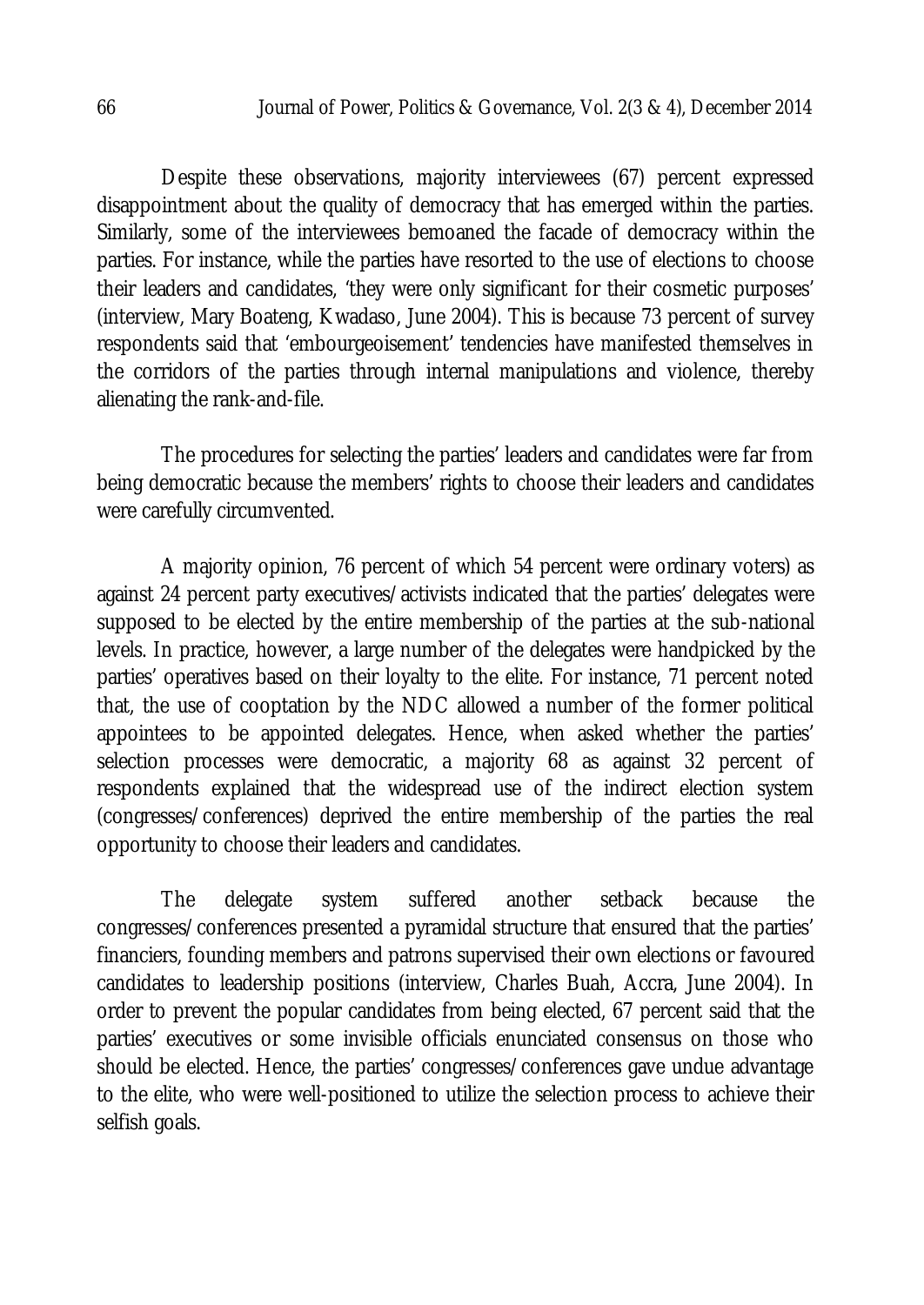Since gender entered the political discourse, feminists have made participation of women cornerstone in multiparty politics (Hinojosa, 2012). Hence, gender advocates have insisted that political parties' internal organizations should promote women participation in their decision-making processes (Matland and Ballington 2004; Hinojosa 2012). The two parties have established structures to foster women participation in their internal affairs. Hence, they all have women's wings. Despite this, the NPP and NDC procedures for selecting delegates from at every level overlooked the importance of gender balance. Eighty-nine percent of respondents of which 31 percent are party officials agreed that the Electoral College system's excludes quota system for the women. However, 32 percent of party officials insisted that the parties have informal arrangements which ensure that women are represented on the delegate conferences.

According to Norris (2005) democratic contests must stimulate fair competition among all contestants, and (Dahl 1998) insists that the processes for selecting party officials and candidates should engender peaceful outcomes. Yet, the processes for choosing the parties' leaders and candidates manifested violence. Seventy-three percent noted that a limitation on the parties' democratic practice was the perennial conflict-in-competition syndrome. Violence occurred in the parties because of attempts by some party "dinosaurs" to entrench themselves through orchestrated methods to deny other contestants fair competition. For instance, the need to consolidate Rawlings' tradition in Ghana's politics ensured that only his favourites won intra-NDC leadership and candidate contests (interview, Dr Stephen Banson, Accra, June 2014). According to 46 percent of respondents, Rawlings accomplished this through the distribution of the vacant leadership positions to his clients as rewards for loyalty and 'comradeship'. It therefore became clear that only those who sang Rawlings' praises and helped propound the 'myth of his political immortality' received his endorsement for positions in the NDC. The patronage eventually led to the entrenchment of membership-subordination to Rawlings. Hence, according to 52 percent of respondents, Rawlings' support for a candidate guaranteed his/her election or re-election. Conversely, those who showed disloyalty and challenged his authority in the party were punished in the distribution of in-party posts (interview, Philip Opoku, Amasaman, June 2004).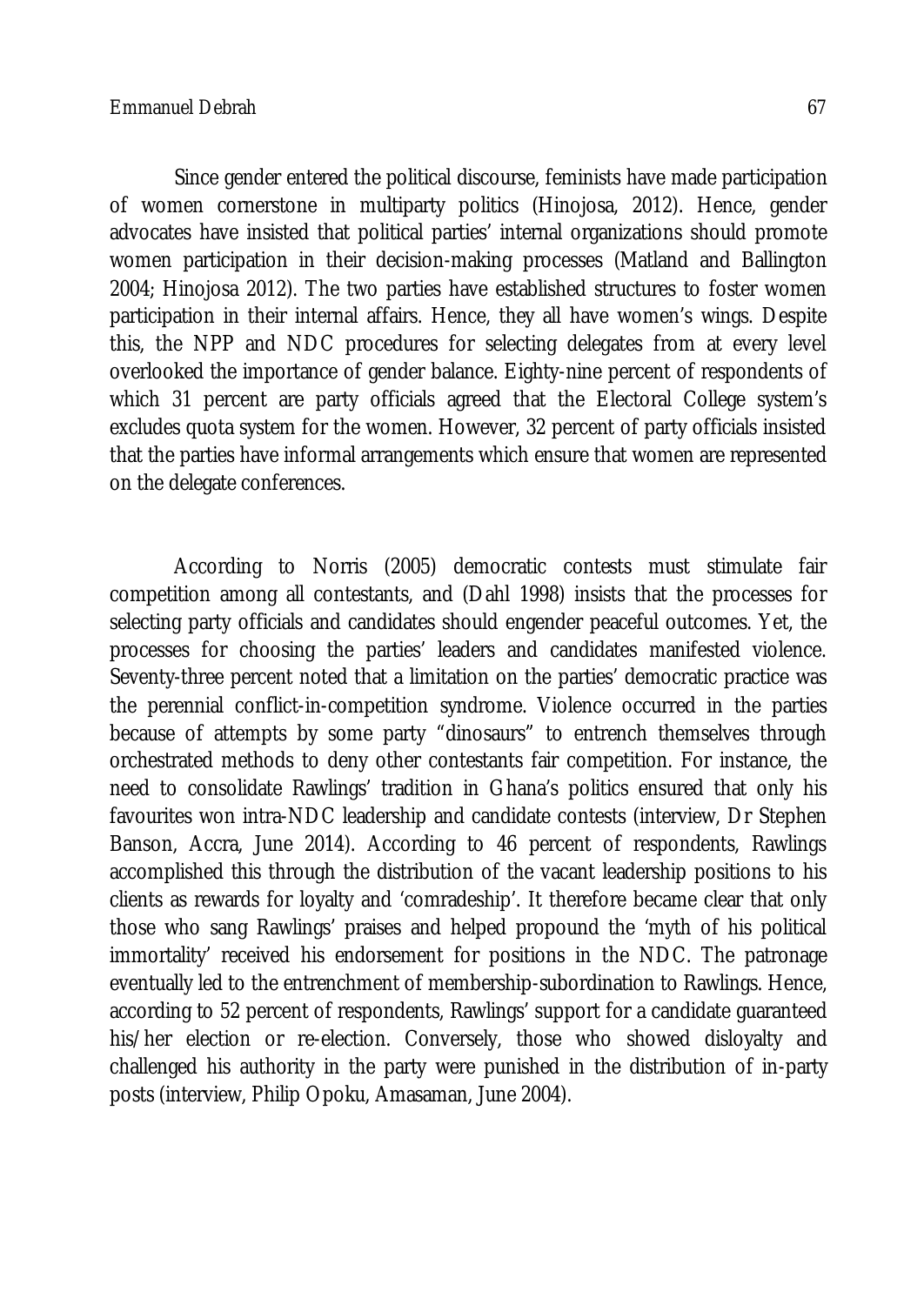It was the attempt to promote Rawlings' hegemony in the NDC that provoked the internal conflict and violence clashes over the selection of leaders and candidates. For instance, the violence that inaugurated the NDC primaries in 2000 was of a magnitude that triggered massive revolt and polarization within the party. In the opinion of 61 percent of respondents, as the eight-year rule of Rawlings came to a close, party stalwarts such as Goose Tandoh and a host of others positioned themselves to contest the NDC primaries to succeed Rawlings. However, a few months prior to the primaries, Rawlings outwitted all the competitors and unilaterally declared Professor Mills as the unopposed presidential candidate to succeed him (interview, NDC activist, Kpando, June 2014). In consequence, 'democratic forces' within the party who felt disappointed by the attempt to deny them the opportunity to contest in the primaries renounced their membership of the NDC and formed the National Reform Party.

Again, the 2004 NDC primaries at the Central Cafeteria in the University of Ghana, which pitted Dr Kwesi Botchway, a former Finance Minister in the NDC government and Prof Mills evicted conflict because according to 36 percent of respondents, Rawlings sponsored violent attacks on Dr Botchway and his ardent supporters. After the election of Mills by the delegates, Botchway vowed not to participate in the internal politics of the NDC and retired to the USA (interview, Mercy Duah, Kwadaso, June 2014). Similarly, the NDC 2008 congress at Ho was soaked in violence.

The appearance of party stalwarts such as Spio-Garbrah, Mahama Iddrisu and Eddie Anan gave an appearance of competition. However, Mills' challengers were intimidated at the congress grounds in order to ensure his victory (interview, Baah Mintah, Kwadaso, June 2014). The continued pursuit of patronage in the NDC led to the repeated conflict in the 2005 congress at Koforidua. Again, undemocratic practices reasserted themselves in the election of the party's leaders. Rawlings saw it as opportunity to decapitate the remaining strengths of his "enemies" in his NDC (interview, Musa Karim, Amasman, June 2014). Hence he orchestrated moves that stifled Dr. Obed Asamoah's ability to defeat Rawlings' favourite, Dr Kwabena. Adjei. On the congress grounds, not only were supporters of Dr. Asamoah humiliated, intimidated and beaten with offensive weapons but also 23 percent partisan respondents agreed that efforts were made to force them to withdraw their support for Dr Asamoah. Rawlings' speech at the congress incited violence against pro-Asamoah supporters, some of whom were manhandled by pro-Adjei's thugs.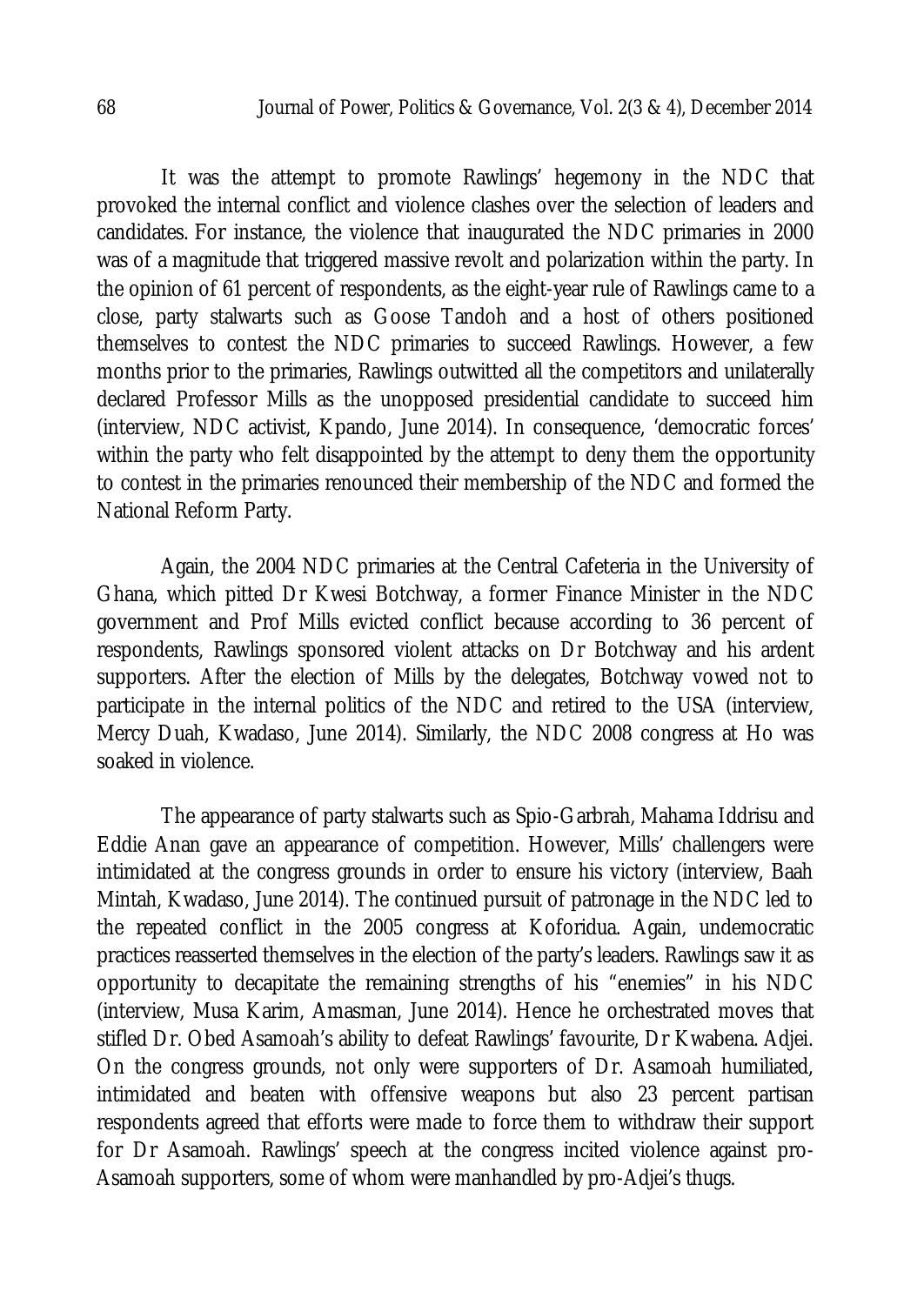The violence that was perpetrated against the supporters of Dr Asamoah led to the mass resignation of some prominent members, including, Dr. Asamaoh, Kweku Baah (vice-chairman), Prof Wayo Seini (NDC MP) from the NDC. Reminiscent of the events following the 2000 congress, the pro-democracy advocates founded the Democratic Freedom Party with Dr. Asamoah as its Chairman.

Similar to the NDC, patronage was the established instrument the NPP elite used to achieve their objectives. Fifty-seven percent of respondents agreed that the NPP elite relied on patronage to get the party's delegates to endorse their candidates. As an informant rightly noted, 'the elites' chosen strategy for marshalling support for their candidates in order to guarantee their election or re-election was to promise jobs, distribute money and other material benefits to woo the delegates (interview, Faustina Boadu, NPP activist, Kwadaso, June 2014). Although patronage has an immediate pay-off to the recipients and distributors, its debilitating effect on the NPP according to 58 percent of the respondents, was the attrition of unity and membership alienation.

The breakdown of membership loyalty and trust as a result of patronage in the NPP reflected post-election defections of large numbers of the aggrieved candidates' supporters to where patronage looked attractive (interview, NPP activist, Kpando, June 2014).

As was the case with the NDC, the manifestation of rivalries as conflict greeted the NPP 2005 selection of the national officers. Whereas in the NDC the election-conflict coalesced around attempts to promote the cult of Rawlings, 68 percent of the respondents agreed that, in the NPP it was framed around pro-Kufuor and Akuffo-Addo's personalities. Hence, the factionalists' struggles in the NPP were created by the 'big men' to get their favoured candidates elected to leadership positions. For instance, in the 2005 delegates' conference at the University of Ghana, Kufuor and Akuffo-Addo's support for Steven Ntim and Mark Manu respectively cleaved the party into two factions. The heightened tension at the congress, encouraged intimidation, insults and acrimony that proved too difficult to repair afterwards. Accusations and counter-accusation over vote buying did not only destroy the beauty of the competition but dented the image of the party that taunted itself as the promoter of democracy and admirers of the rule of law (interview, NDC activist, Amasaman, June 2014).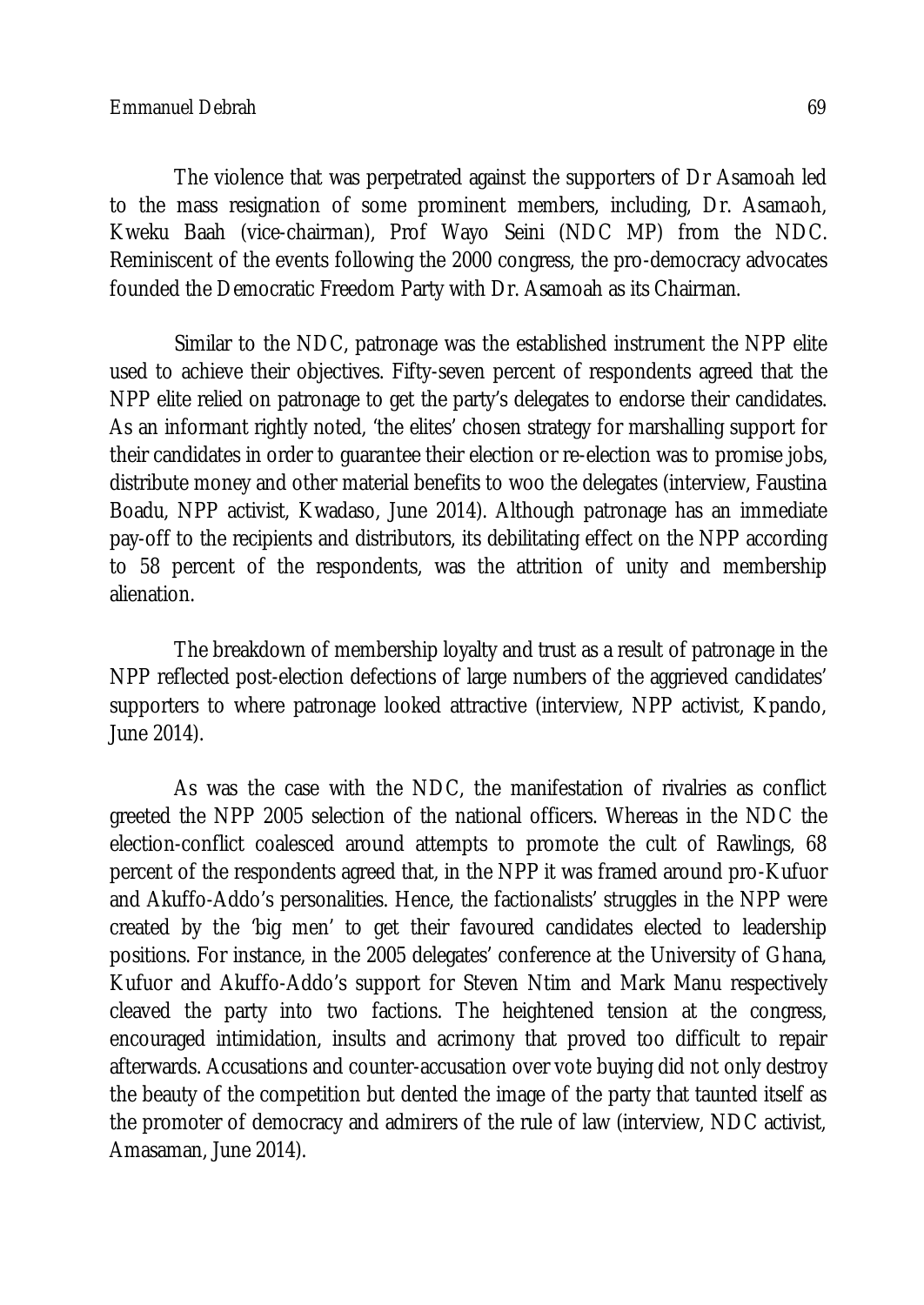The evidence so far shows that despite vigorous periodic elections to choose leaders and primaries to elect candidates, intra-party competition rarely encouraged fairness and accountability. The selection processes were dominated and driven by self-perpetrating oligarchies, which in many cases were precipitated by attempts to promote patronage and the elites' personal interests. This partly explained the fact that strategic party nominations and leadership contests tended to be excessively monopolized by the parties' patrons. While weak party organization is a proximate reason for fragmentation, 67 percent of the respondents agreed that the growing occurrence of dissenting factions and the resultant defections hinged on weak intraparty democracy among the parties.

## **5. Decision-Making in the NPP and NDC**

Norris (2005) has indicated that democracy within parties can be measured based on the manner in which they make decisions.

The model found in advanced democracies involves the empowerment of party members to participate in their party's decision-making process (Diamond and Gunther, 2001). A real manifestation of intra-party democracy among the Ghanaian parties is that they have formalized the processes of decision-making. The parties' annual congresses/conferences are at the apexes of their decision-making processes. For instance, the National Annual Delegates' Conference of the NPP is the supreme decision-making body. It possesses deliberative and sanctioning powers in matters of finance, discipline, and expulsion of members, among others (NPP, 1992:12). Similarly, the NDC Congress is the body that determines all policies and approves the annual reports, budgets, audited accounts (NDC, 2000:17). However, when the parties' national congresses/conferences are not in session, the NECs exercise the functions and powers of the National Congress/Conference and their Standing Committees enforce the NEC's decisions while the disciplinary committees exercise oversight powers (NPP, 1992; NDC, 2000).

Many respondents, 78 percent recognized the importance of inclusive decision-making – where grassroots perspectives are admitted in a party's decisionmaking process. All the party executive respondents, constituting 20 percent admitted that the Constitutions of the NPP and NDC permit the general membership to make contributions to the decision-making agenda.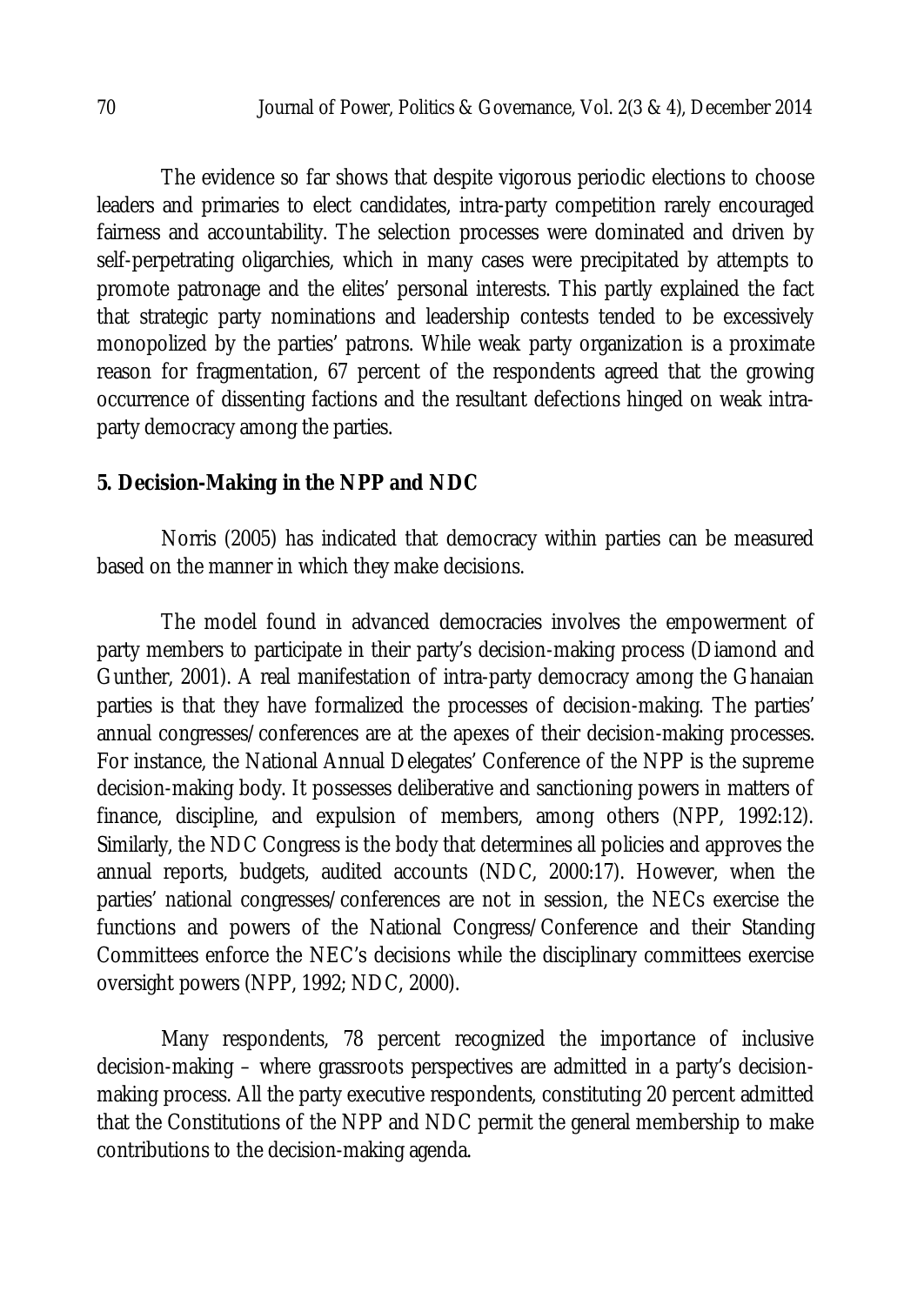Also, 76 percent of the partisan respondents said that their parties allow the members to express opinions on policy issues at the formulation stage. Indeed, 31 percent of respondents of which half are NPP and NDC fanatics revealed that the members are encouraged to channel their decision-making contributions through 'open letters and memorandums', among others. For instance, 12 percent of the partisan respondents indicated that they sent letters to their parties' secretariats on aspects of internal reforms. However, 73 percent of respondents agreed that the most commonly used instrument for participating in the parties' decisions was the delegate congress/conference model.

However, majority of respondents, (67) percent challenged the elites' claim that the grassroots participated in the parties' decisions-making. For instance, the parties' strategic initiatives were planned and developed by the executive committee members with little or no inputs from the ordinary members. A majority, 74 percent believe that the exercise of power over decision-making was largely concentrated in the hands of the leaders and their cronies, which they used to influence the parties' policies and programs.

First, in terms of micro decisions, which related to the welfare of the parties at the sub-national levels, 68 percent of the respondents said they were formulated exclusively by the regional executives and the influential local party notables. Second, a higher number of respondents, 73 percent indicated that the parties' patrons, founding members and the NEC formulated the macro policies, and handed them to the lower executives for implementation. Thus, the ordinary members of the parties became consumers of the decisions made by a small coterie of party hacks. While dissent was permitted within the privacy of the parties, it was only entertained so far as the disputed issues were presented as a disagreement over means rather than ends (interview with Kofi Brew, NPP activist Kwadaso, June 2014). Forty-three percent NPP and NDC respondents admitted that, the processes for channelling ordinary party members' grievances from bottom-up were cumbersome to follow. Hence, 32 percent of ordinary party members/activists said they did not use them when they felt dissatisfied with aspects of their parties' activities. Similarly, 34 percent of the partisan respondents from the constituencies maintained that they did not understand the detailed procedures for resolving disagreements within their parties. Of these, more than half said they were doubtful whether the elites' influence would guarantee fair redress for the rank-and-file if the latter had a genuine case against the former.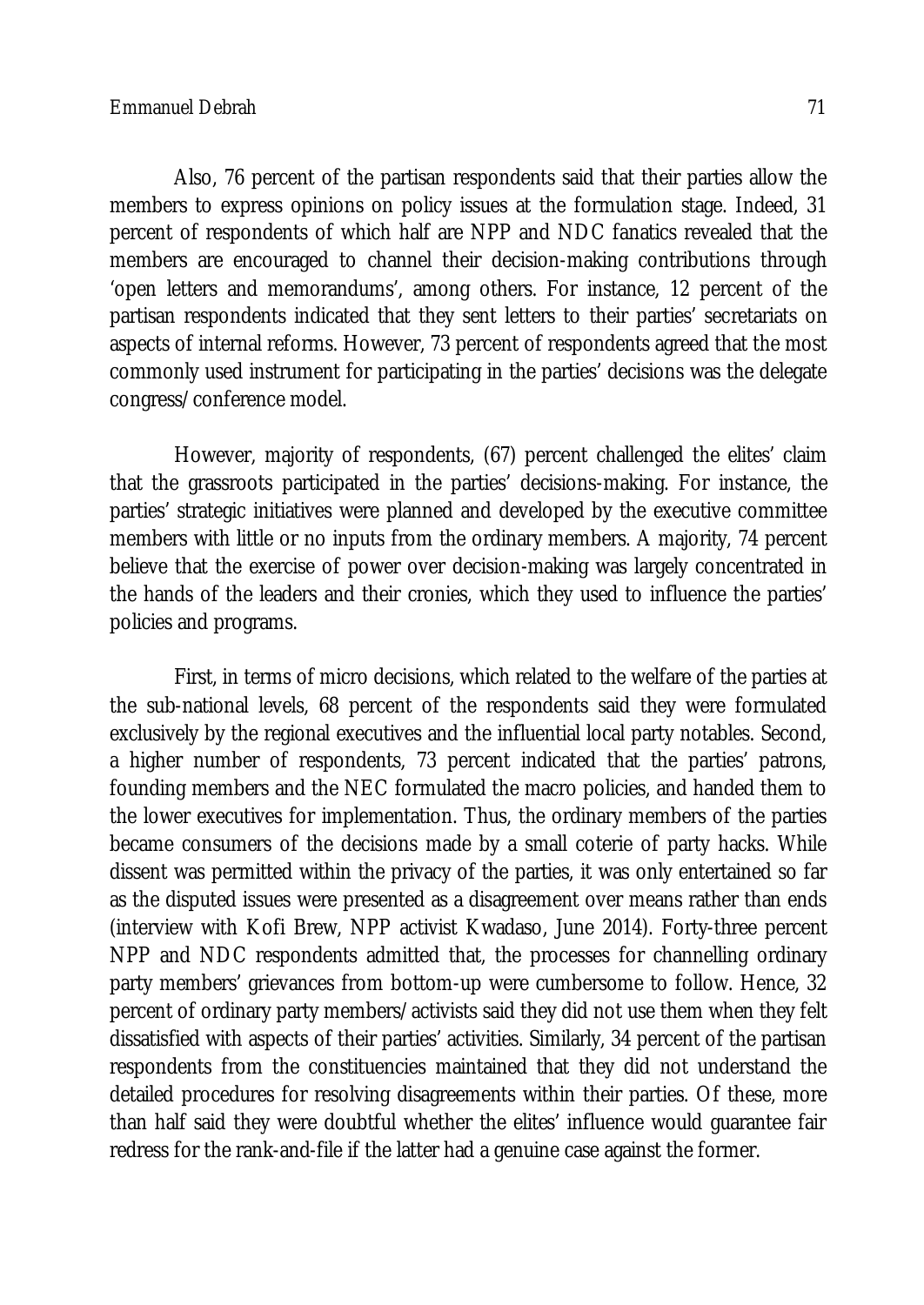Thus, the growing influence of the parties' elite have virtually dwindled the power of the ordinary members over decision-making.

The utility of the delegates' congresses/conferences worsened the plight of the grassroots members because according to 71 percent of the respondents of which 50 percent were NPP and NDC activists, they were used as forums for the elite to receive acclamations for endorsements of their decisions rather than a platform for the formulations and adoptions of universal party policies. The popular apprehension about the delegate/Electoral College system has long been the subject of contention by political theorists. For instance, Rousseau's (1968) thesis on popular sovereignty repudiated any attempt to transfer the supreme power of the people to the elite. Rousseau argued that decision-making through congresses/conferences are incongruous with the spirit and letter of modern democracy. For instance, 63 percent partisan respondents vis-a-vis 20 percent party elite claimed that the decisions made by the congresses/conferences represented the interests of the delegates and the parties' leaders rather than that of the rank-and-file.

Ware (1996) and Norris (2005) have noted that one of the strategies party elites use to decapitate the power of rank-and-file is control information. It was revealed that critical information on policy issues flowed from top-down continuum. For instance, 63 percent respondents agreed that the parties' ordinary members lacked access to vital information on issues that engaged the attention of the delegates' conferences. Hence, 57 percent of the partisan grassroots respondents indicated that they obtained information about their parties' policy issues through rumour mills and the media. Thus, the lack of effective communication between the leaders and rankand-file weakened the latter's ability to participate effectively in the parties' decisionmaking. This conclusion is consistent with Lindberg's (2003:14) observation that in Ghana, politicians go to their supporters every four years when they need them to renew their mandates to national offices and when they have manipulated them to secure their re-election, any form of communication ceases. Thus, whereas the rankand-file feel alienated, the parties' executives are growing in importance because of their strategy to make the ordinary members subservient to their interests.

# **6. Conclusion: towards Party Democratization in Ghana**

This article has argued that because political parties contribute to democracy, they ought to be internally democratic.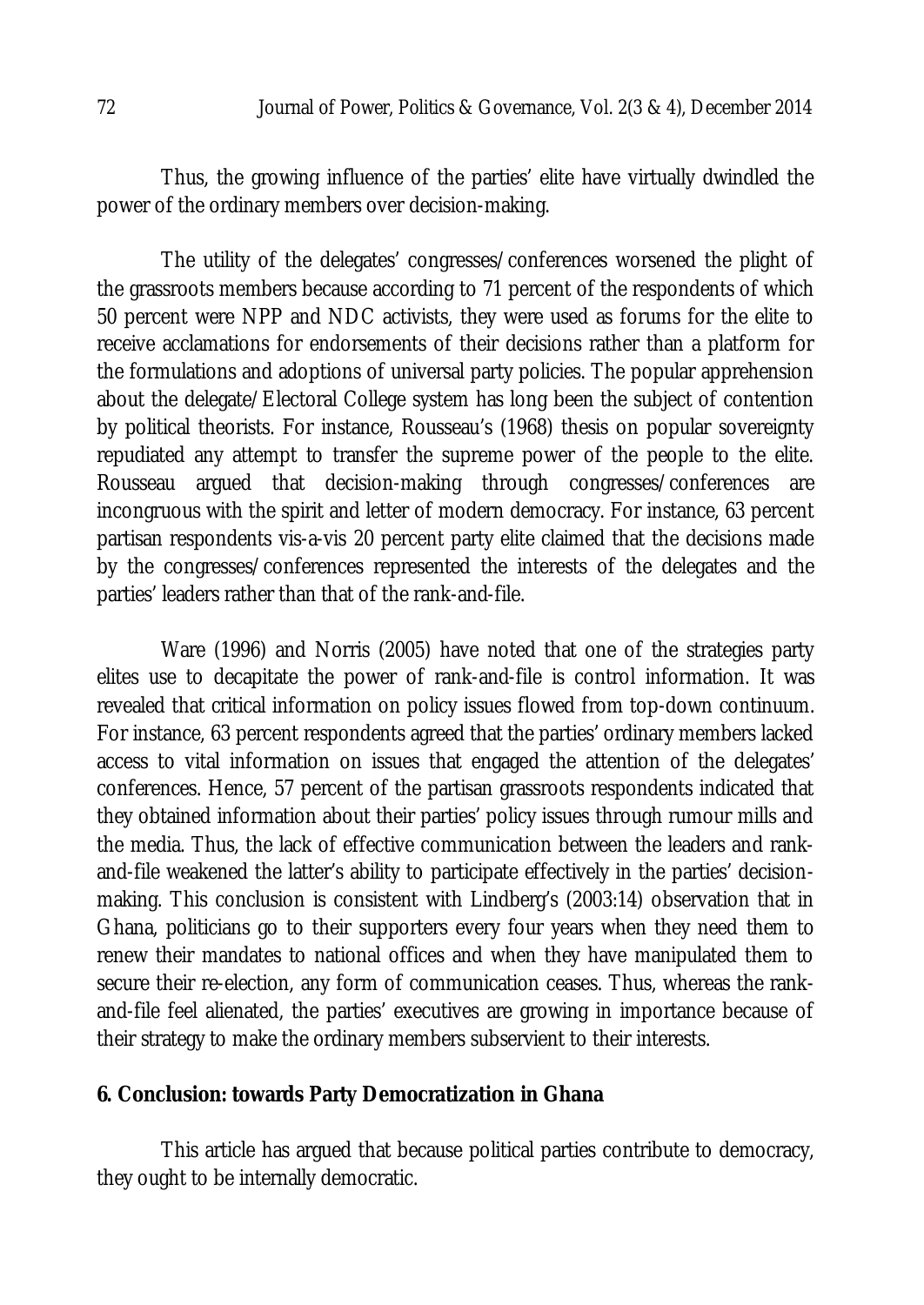It has demonstrated that intra-party democracy is desirable for nurturing and sustaining democratic culture within the larger society. It delineated two indices for assessing the democratic behaviour of the two Ghanaian partiers. It emphasized the relevance of grassroots' participation in shaping the content and character of the output of the political parties to enhance cohesion and create a sense of collective ownership of decisions. The attainment of these ideals requires an environment that stimulates fair competition, non-violence and unhindered access to information. Democratization scholars with interest in deliberative democracy have emphasized that intra-party democracy can be achieved when party decision-making are debated freely and collectively agreed upon among all members. Institutionalizing decentralization of decision making will foster lower party organs and members' effective participation in the deliberative decision-making process. The immediate payoff of these values is that they can help stimulate liveliness in the parties' political activities and programmes, halt the tide of mass defections, maximize the influence of party extremists and increase the parties' electoral appeal.

Given that patronage politics (which has arisen in the parties due to unequal power structure) is destructive to intra-party democracy, formalizing accountability, especially vertical accountability will be the only neutralizing force against it. While not deemphasizing the performance assessment of the parties' officeholders against important tangible targets of output, efficiency and quality of service delivered, Schedler (1999) has insisted on the question of answerability, i.e., the obligation of leaders to make public what they are doing. This means that the parties' powerholders have the obligation and responsibility to provide reasonable explanations of their actions and decisions. The enforcement of vertical accountability within the parties will be a bold step to shifting power from the top/elite to the bottom (ordinary members/supporters).

# **Acknowledgement**

Funds for this research came from Government of Ghana's annual allowance to lecturers in Ghana to carry out academic research.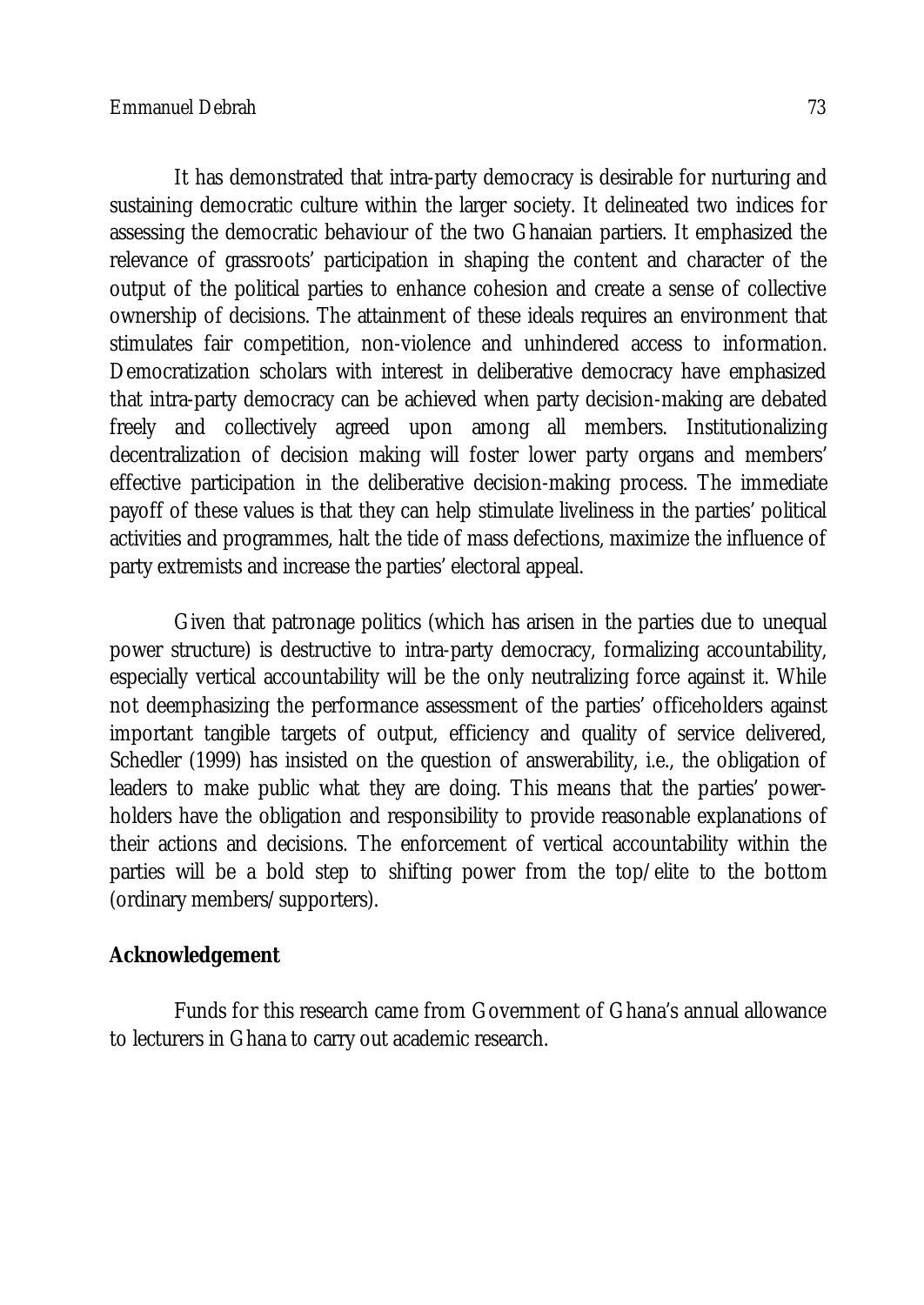## **References**

- Bratton, M., & van de Walle, N. (1997). Democratic Experiments in Africa: regime Transitions in Comparative Perspective. Cambridge: Cambridge University Press.
- Bratton, M. (2012). Voting intentions in Africa: ethnic, economic or partisan? Commonwealth & Comparative Politics 50 (1): 29 – 52.
- Bryan, S., & Baer, D. (Eds.). (2005). Money in Politics: A Study of Financing Practices in 22 Countries. NDI: Washington, D.C.
- Carty, R. K. (2004). 'Parties as franchise systems: The stratarchical organizational imperative.' Party Politics 10 (1): 5–24.
- Clapham, C. (2003). Sierra Leone: the political economy of internal conflict. The Hague: The Netherlands Institute of International Relations
- Dahl, R. (1998). On Democracy, New Haven, CT: Yale University Press.
- Debrah, E., & Gyimah-Boadi, E. (2005). Political parties and Party Politics in Ghana. In Agyeman-Duah, B (Ed.), Ghana: Governance in the Fourth Republic (126 – 154). Accra: Digibooks.
- Diamond, L., & Gunther, R (Eds.). (2001). Political Parties and Democracy. Baltimore and London: The John Hopkins University Press.
- Duverger, M. (1978). Political Parties: Their Organization and Activity in the Modern State. London: Methuen.
- Hazan, R. Y., & Rahat, G. (2010). Democracy within Parties: Candidate Selection Methods and Their Political Consequences. Oxford: Oxford University Press.
- Hinojosa, M. (2012). Whatever the Party Asks of Me: Women's Political Representation in Chile's Unión Demócrata Independiente. Temple: Temple: University Press.
- Katz, R S., & Mair, P. (2002). The ascendency of the party in public office: Party organizational changes in twentieth-century democracies. In R. Gunther., J. R., Montero & J. J Linz, Political Parties: Old Concepts and New Challenges (113–135). Oxford: Oxford University Press.
- Lindberg, S. I. (2003). It's Our Time to "Chop: Do Elections in Africa Feed Neo-Patrimonialism rather than Counteract it? Democratization 10 (2): 120–130.
- Mainwaring, S., & Scully, T. R. (1995). Building Democratic Institutions: Party Systems in Latin America. Stanford: Stanford University Press.
- Mair, P. (2006). 'Ruling the void: The hollowing of western democracy.' New Left Review 42: 25–51.
- Matland, R., & Ballington, J. (2004). Political Parties and Special Measures: Enhancing Women's Participation in Electoral Processes. New York: Naciones Unidas.
- May, John D. (1973) 'The Opinion Structure of Parties: The Special Law of Curvilinear Disparity', Political Studies 21: 135–51.
- NDC. (2000). Constitution of the NDC. Accra: NDC.
- Norris, P. (2004). Building Political Parties: Reforming Legal Regulations and Internal Rules. Stockholm: International IDEA.
- NPP. (1992). Constitution of the NPP. Accra: NPP.
- Pedersen, H. H. (2010). 'Differences and changes in Danish party organisations: Central party organisations versus parliamentary party group power.' The Journal of Legislative Studies 16 2: 233–250.